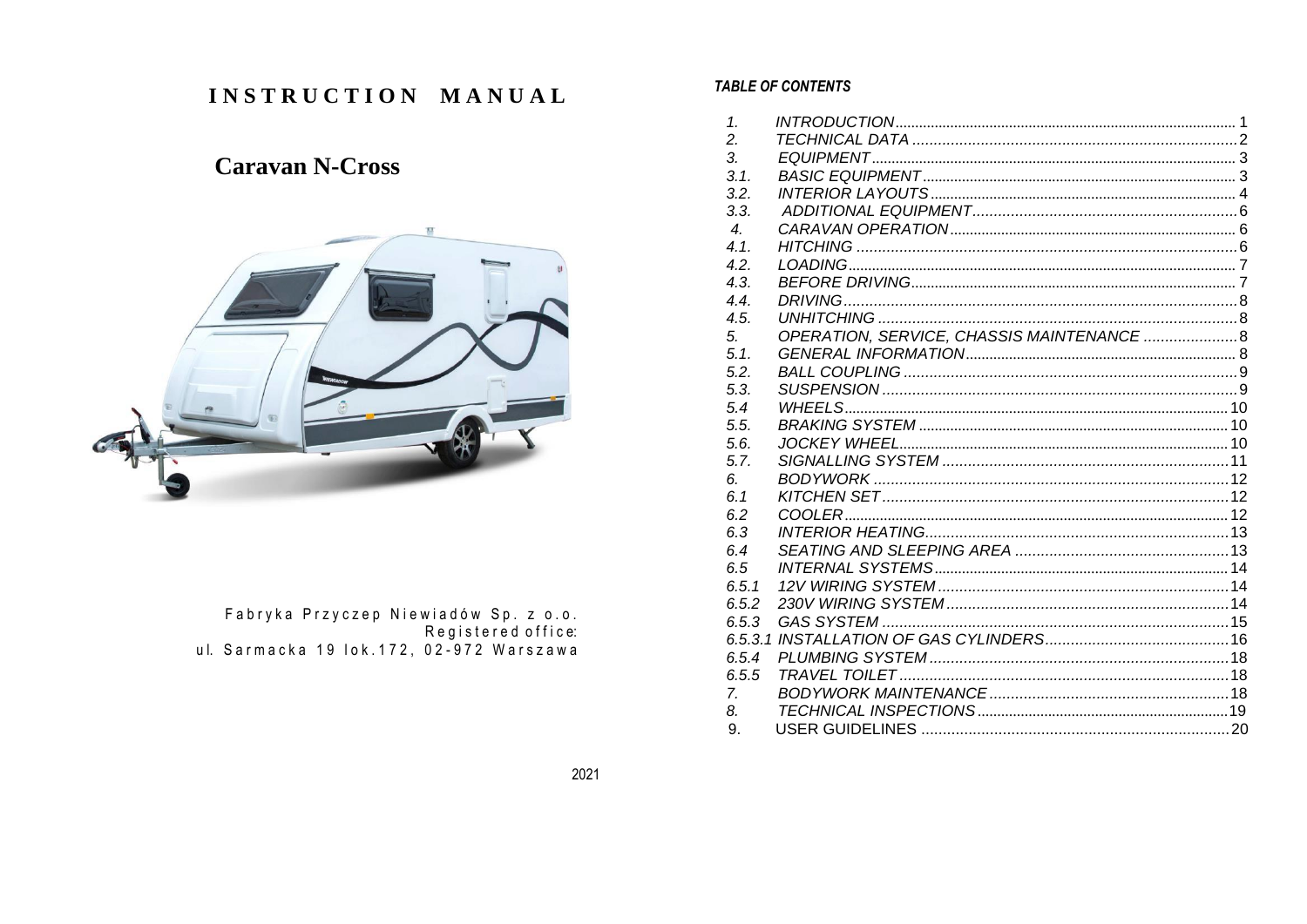#### <span id="page-1-0"></span>*1. INTRODUCTION*

Thank you for choosing a caravan made by Fabryka Przyczep NIEWIADÓW Sp. z o.o.

Thanks to more than 50 years of experience, we can provide you with a durable and safe product.

Before using the caravan, please carefully read this instruction manual and follow the guidelines specified below.

Striving to continuously improve the quality of our products, we reserve the right to introduce changes resulting from ongoing modernisations, which have not been included in this instruction manual.

Confident that you will be satisfied with our product, we wish you a safe journey.

#### *TECHNICAL DATA*

| Length                                                                   | 5610 mm                                                      |
|--------------------------------------------------------------------------|--------------------------------------------------------------|
| <b>Total width</b>                                                       | 2170 mm                                                      |
| <b>Total height</b>                                                      | 2400 mm                                                      |
| Bodywork length                                                          | 3750 mm                                                      |
| Interior bodywork width                                                  | 2,050 mm                                                     |
| Interior bodywork height                                                 | 1850 mm                                                      |
| Wheel track                                                              | 1870 mm                                                      |
| Kerb weight<br>- N-Cross -L<br>- N-Cross -DS<br>Permissible total weight | 770 kg<br>795 kg<br>750 kg to 1000 kg up to (1300kg-         |
|                                                                          | option)                                                      |
| Number of sleeping spots<br>- N-Cross -L<br>- N-Cross -DS                | 3                                                            |
| Dimensions of sleeping spots<br>- N-Cross -L                             | - front: 2050x1300 (mm)<br>2000x650 (mm)<br>- back:          |
| - N-Cross -DS                                                            | - front: $2050x1300$ (mm)<br>- rear: two seats 2000x650 (mm) |

Please note that the actual measurements may slightly deviate from the weight and dimensions provided in the description.

# *NOTE !*

*Additional equipment for the caravan should be regarded as a load.*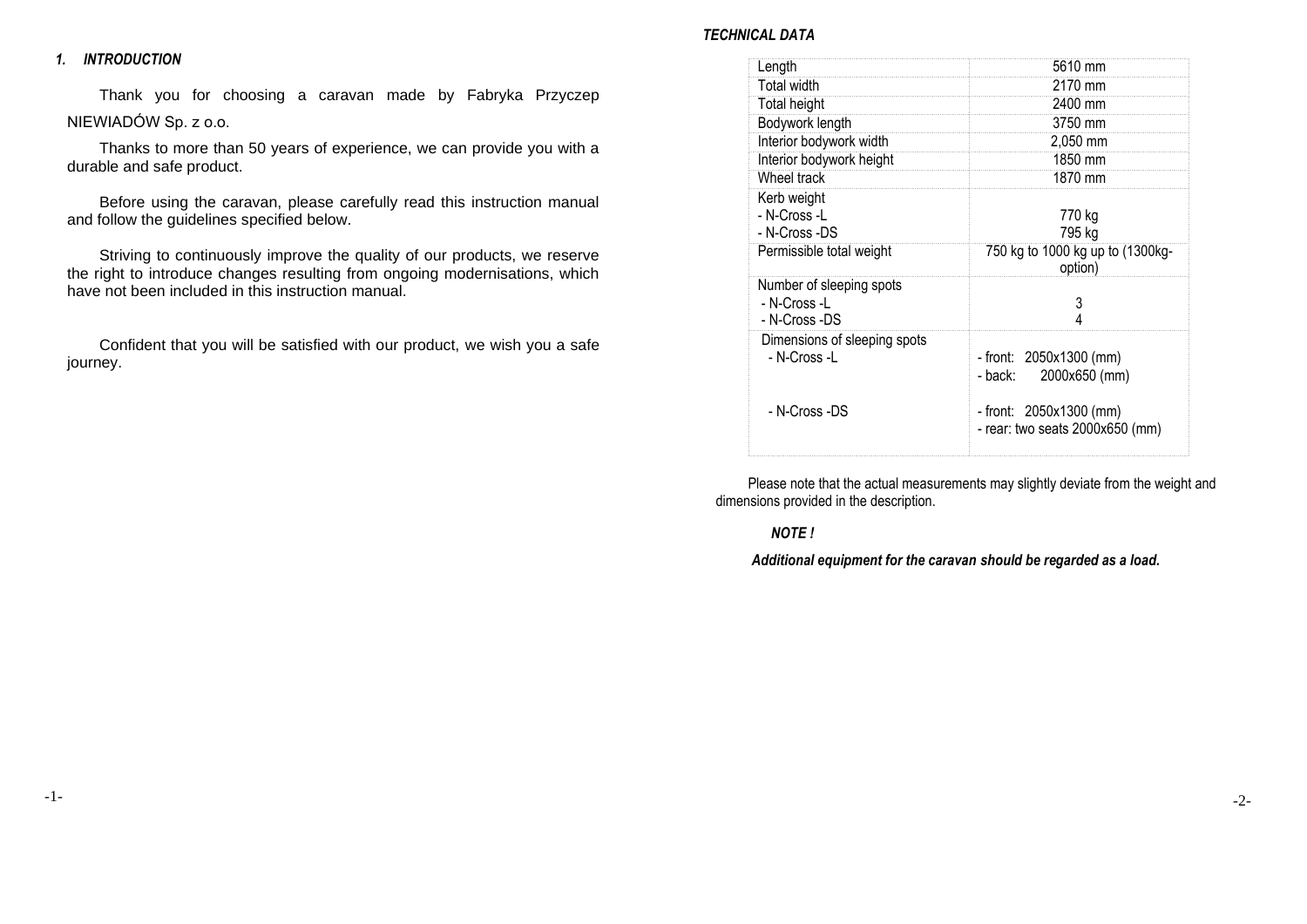# <span id="page-2-1"></span><span id="page-2-0"></span>*3.1. BASIC EQUIPMENT*

| 1. Keys for the front door and drawbar box -                  | - 3 pcs. |  |
|---------------------------------------------------------------|----------|--|
| 2. Drawbar jockey wheel                                       | $-1$ pc. |  |
| 3. Support crank                                              | $-1$ pc. |  |
| 4. Water tank                                                 | $-1$ pc. |  |
| 5.<br>Rubber ties or straps for gas cylinders                 | - 3 pcs. |  |
| 6. Gas stove                                                  | $-1$ pc. |  |
| 7. Sink                                                       | - 1 pc.  |  |
| 8. Gas appliance for indoor heating                           | $-1$ pc. |  |
| 9. Cooler (gas/230V/12V)                                      | $-1$ pc. |  |
| 10. Electric heater (5I) for 230V<br>$-1$ pc.                 |          |  |
| 11. Travel toilet                                             | $-1$ pc. |  |
| 12.230V connection cable with a length of 25 lin.m<br>- 1 pc. |          |  |
| $-1$ pc.<br>13. Electric water pump                           |          |  |
| 14. Caravan instruction manual<br>$-1$ pc.                    |          |  |
| 15. Gas stove manual                                          | - 1 pc.  |  |
| 16. Cooler manual                                             | - 1 pc.  |  |
| 17. Indoor heating device manual                              | - 1 pc.  |  |
| 18. Electric heater manual                                    | - 1 pc.  |  |
| 19. Travel toilet manual                                      | - 1 pc.  |  |

<span id="page-2-2"></span>*3.2. INTERIOR LAYOUTS*

a)





Fig. 1 Day layout (a) and night layout (b) of the N-Cross - L caravan (1 - gas stove, 2 - sink, 3- front sofa, 4.-back sofa, 5- long table, 6- short table, 7-bathroom, 8-wardrobe, 9- sleeping spot 130x205 cm, 10- sleeping spot 60x205 cm)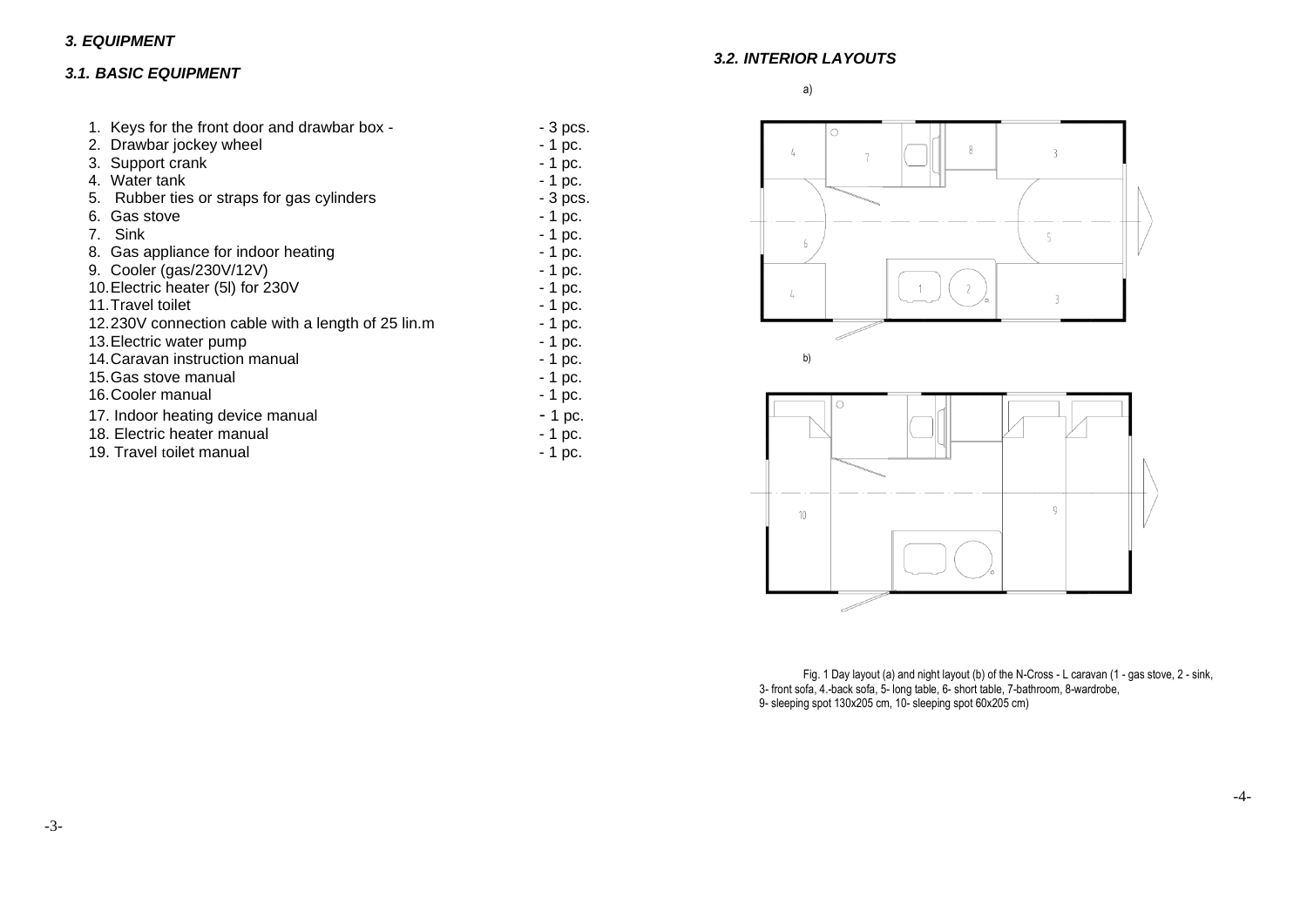





<span id="page-3-1"></span><span id="page-3-0"></span>Fig. 2 Day layout (a) and night layout (b) of the N-Cross - DS caravan (1 - gas stove, 2 - sink, 3 - front sofa, 4 - two sleeping spots 65x193 cm, 5 - table, 6 - bathroom, 7 - wardrobe, 8 - sleeping spot 130x205 cm, 9 - two sleeping spots 60x205 cm.

#### a) *3.3. ADDITIONAL EQUIPMENT*

Fabryka Przyczep NIEWIADÓW Sp. z o.o. offers the following optional equipment for its caravans:

- 1. Doorstep
- 2. Spare wheel
- 3. Spare wheel holder
- 4. Battery 60 Ah
- 5. Battery 80 Ah
- 6. Axle shock absorbers
- 7. Bike rack Omnibike 2
- 8. Gas boiler
- 9. Underfloor heating
- 10.Additional floor insulation
- b) 11.Heating with hot water system Truma Combi G
	- 12. Heating with hot water system Truma Combi G/E
	- 13.Set of roller blinds
	- 14.Oven with a grill Thetford Duplex MK3
	- 15. Door mosquito net
	- 16. Second rail of the porch
	- awning 17. Silver hubcaps set
	- (2 pcs) 18. AKS ball coupling
	- 19.Aluminium rims
	- 20.Photovoltaic installation for battery charging
	- 21.Refrigerator DOMETIC RM4210 12V/230V/gas 80l

### *4. CARAVAN OPERATION*

### *4.1. HITCHING*

1. The caravan should be hitched to the tow ball of the vehicle using a ball coupling. The correct method of hitching the coupling to the tow ball is provided in item 5.2. of this instruction manual.

2. The breakaway cable must be hooked up in a way that allows it to apply the caravan brakes if the coupling comes off the tow ball.

To do this, make a loop out of the cable, place it beneath the ball, and fasten a snap hook to the cable to prevent it from slipping from the tow ball (Figure 3).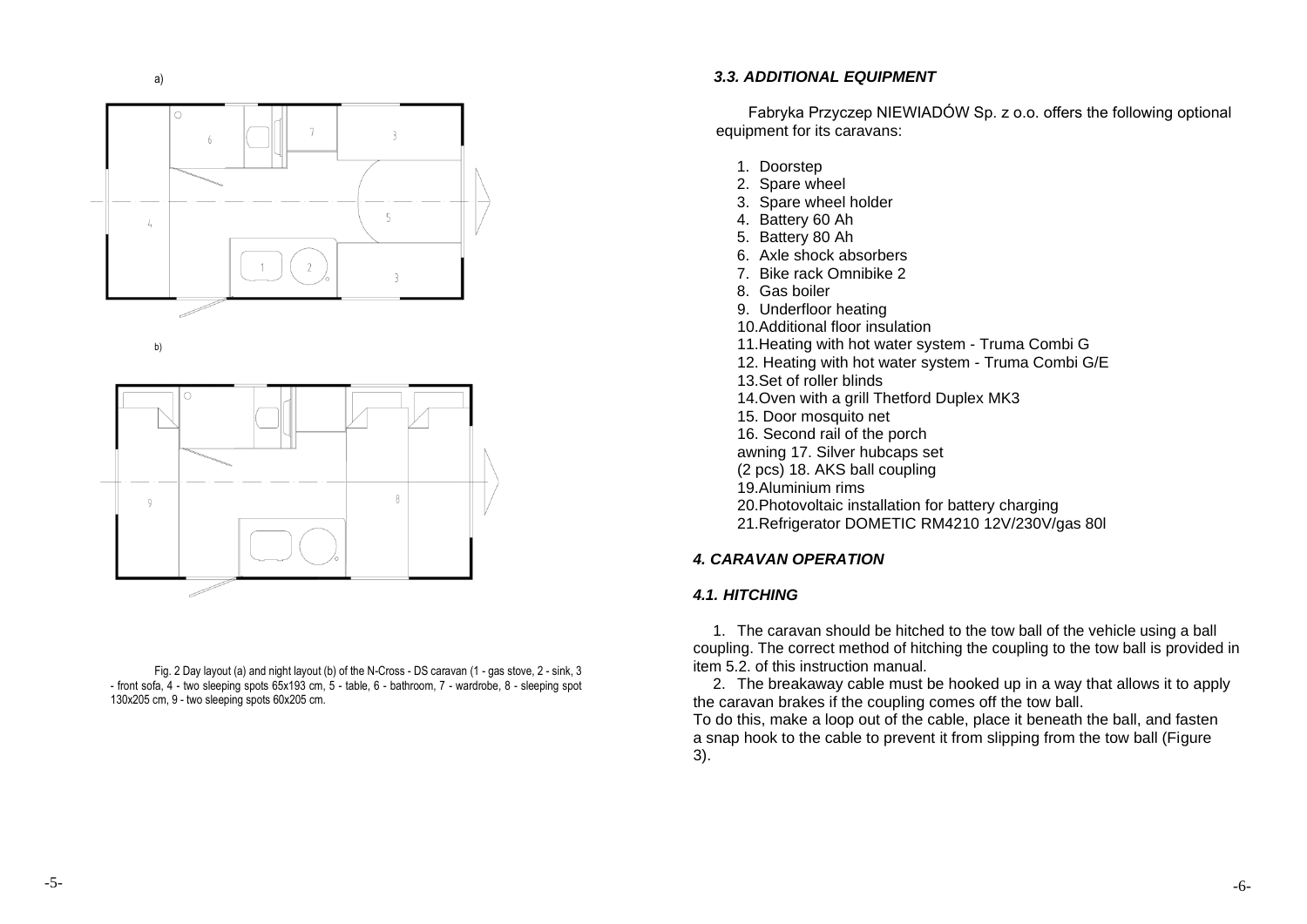

Fig. 3

3. Connect the caravan wiring system to the socket of the towing vehicle. The caravan has a 13-pin connector compliant with ISO 11446.

#### *NOTE !*

*The tow ball should measure 50-0.39 mm and its horizontal axis should be located 350 420 mm from the ground when the vehicle is loaded to its permissible total weight.*

### <span id="page-4-0"></span>*4.2. LOADING*

When loading, make sure that the load is evenly distributed in the caravan and applies appropriate pressure on the tow ball. The load must be secured to prevent it from moving. Heavy objects should be placed near the wheel axle (e.g. in sofas).

Pressure applied on the tow ball should amount to approximately 4% of the actual weight of the loaded caravan, but a load of about 25 kg ensures the correct operation of the set while driving.

It is allowed to apply higher pressure, which should not exceed the maximum value specified in the vehicle documentation and the caravan homologation certificate.

#### *NOTE !*

*If loading is not performed in accordance with the above rules, the negative pressure applied on the coupling may result in the disconnection of the coupling and the tow ball.*

### <span id="page-4-1"></span>*4.3. BEFORE DRIVING*

1. Check if the coupling is properly hitched to the vehicle tow ball.

- 2. Check if the caravan lights are working properly.
- 3. Check if the load is properly distributed and secured against movement.
- 4. Put the tables in the "sleeping" position.
- 5. Turn off all gas appliances.
- 6. Check the tightness of the fixing screws securing wheels.
- 7. Disconnect the jockey wheel or pull it upwards as far as possible, pointing the wheel towards the caravan, and lock it in that position.
- 8. Lift the folding supports as much as possible.
- 9. Check if all doors, windows and the roof vent are properly closed.

### *NOTE !*

# *The roof vent must be shut tightly when driving.*

In addition, the following advice and recommendations should be followed: - to avoid damaging clothing and bedding by rubbing against the edges of furniture, they should be transported in covers,

- water containers should be emptied before each trip to avoid unnecessary loading of the caravan,

- when camping on sloping terrain, it is necessary to place chocks under both wheels and apply the parking brake,

- when parking the caravan on soft ground, place pads of at least 200x200 mm under the folding supports.

# <span id="page-4-2"></span>*4.4. DRIVING*

When driving, remember that:

- the braking distance of the vehicle-caravan set is greater than that of the vehicle alone,
- it is important not to drive the vehicle at full speed at all times and maintain an increased distance from other vehicles to be able to increase speed in the event of slippage,
- exercise particular caution at turnings, especially if the surface is wet.

# <span id="page-4-3"></span>*4.5. UNHITCHING*

- 1. Disconnect the wiring system, place the plug in the holder.
- 2. Disconnect the breakaway cable.
- 3. Unhitch the caravan from the tow ball of the vehicle.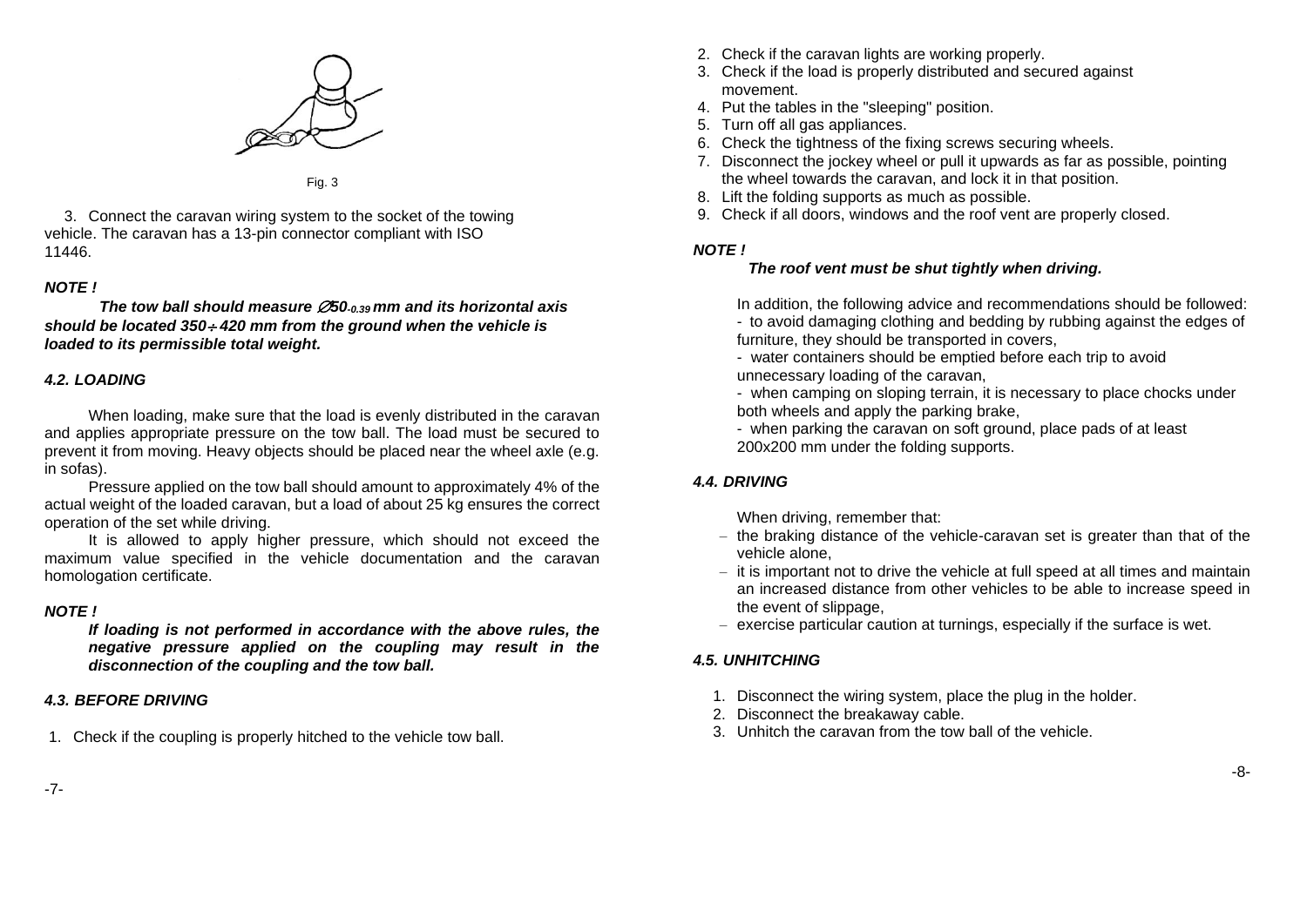Use the jockey wheel to raise the drawbar and unhitch the coupling from the tow ball. When lifting the drawbar, exercise particular caution due to the weight of the load.

After unhitching the caravan, place a cover over the tow ball to prevent grease from getting on the ball.

# <span id="page-5-0"></span>*5. OPERATION, SERVICE, CHASSIS MAINTENANCE*

#### <span id="page-5-1"></span>*5.1. GENERAL INFORMATION*

It is necessary to regularly check the screw connections, particularly the tightness of the suspension system and drawbar assembly, as well as the overrun device and wheels.

#### <span id="page-5-2"></span>*5.2. BALL COUPLING*

Depending on their type, caravans made by Niewiadów sp. z o.o. can be equipped with ball couplings manufactured by KNOTT or AL-KO. To correctly hitch the coupling, it is necessary to:

- 1. Unlock the coupling lever by pressing on the projection (or pulling the lever upwards, which applies to certain types of KNOTT couplings);
- 2. Rotate the coupling lever towards the front;
- 3. Place the coupling on the tow ball and press lightly; the coupling will lock and secure automatically;

KNOTT and some types of AL-KO couplings are equipped with indicators of the hitching status. When properly fastened, the indicator will show a green field (KNOTT) or a green field will appear above the spherical part of the coupling body (AL-KO).

If the ball coupling is properly hitched, there should be no detectable play between the coupling and the tow ball. Detectable play indicates that the tow ball or ball coupling is worn, and the vehicle should not be driven.

If a caravan with KNOTT or AL-KO ball coupling is not typically equipped with a lock to prevent unauthorised unhitching, it is possible to purchase such a lock as a piece of additional equipment.

#### <span id="page-5-3"></span>*5.3. SUSPENSION*

<span id="page-5-4"></span>All caravans manufactured by NIEWIADÓW Sp. z o.o are fitted with axles with rubber spring elements. The suspension system does not require maintenance, but should be subjected to technical inspections in accordance with rules provided in item 8.

# *5.4. WHEELS*

In order to ensure proper and safe driving, all caravan wheels must have the same pressure.

The optimum tyre pressure for caravans loaded to their maximum permissible total weight should fall in the range of  $0.19<sub>\pm</sub> 0.01$  MPa.

In order to ensure a long service life of tyres, it is necessary to:

- -maintain the required tyre pressure,
- -avoid driving over kerbs,
- -when storing the caravan for long periods of time, support it to prevent the wheels from touching the ground,
- -avoid prolonged static loading.

Use a 19 mm socket wrench to screw on the wheels.

#### <span id="page-5-5"></span>*5.5. BRAKING SYSTEM*

Caravans manufactured by NIEWIADÓW sp. z o.o. are fitted with an overrun braking system, which consists of:

- overrun device
- transmission,
- wheel braking mechanisms.

During vehicle braking, the inertia of the caravan exerts pressure on the overrun device, which actuates the braking mechanisms in the caravan wheels via transmission cables. The design of the braking mechanisms allows reversing without additional maintenance. When switching from reversing to driving forward, the braking system is automatically ready to brake.

The caravan has a parking brake system that is activated by a hand lever located at the overrun device and allows to stop the caravan on slopes up to 16%.

The parking brake is only effective when the ratchet lever is on the last tooth. Insufficient engagement of the lever causes the caravan to brake forwards without providing adequate braking in the rearward direction.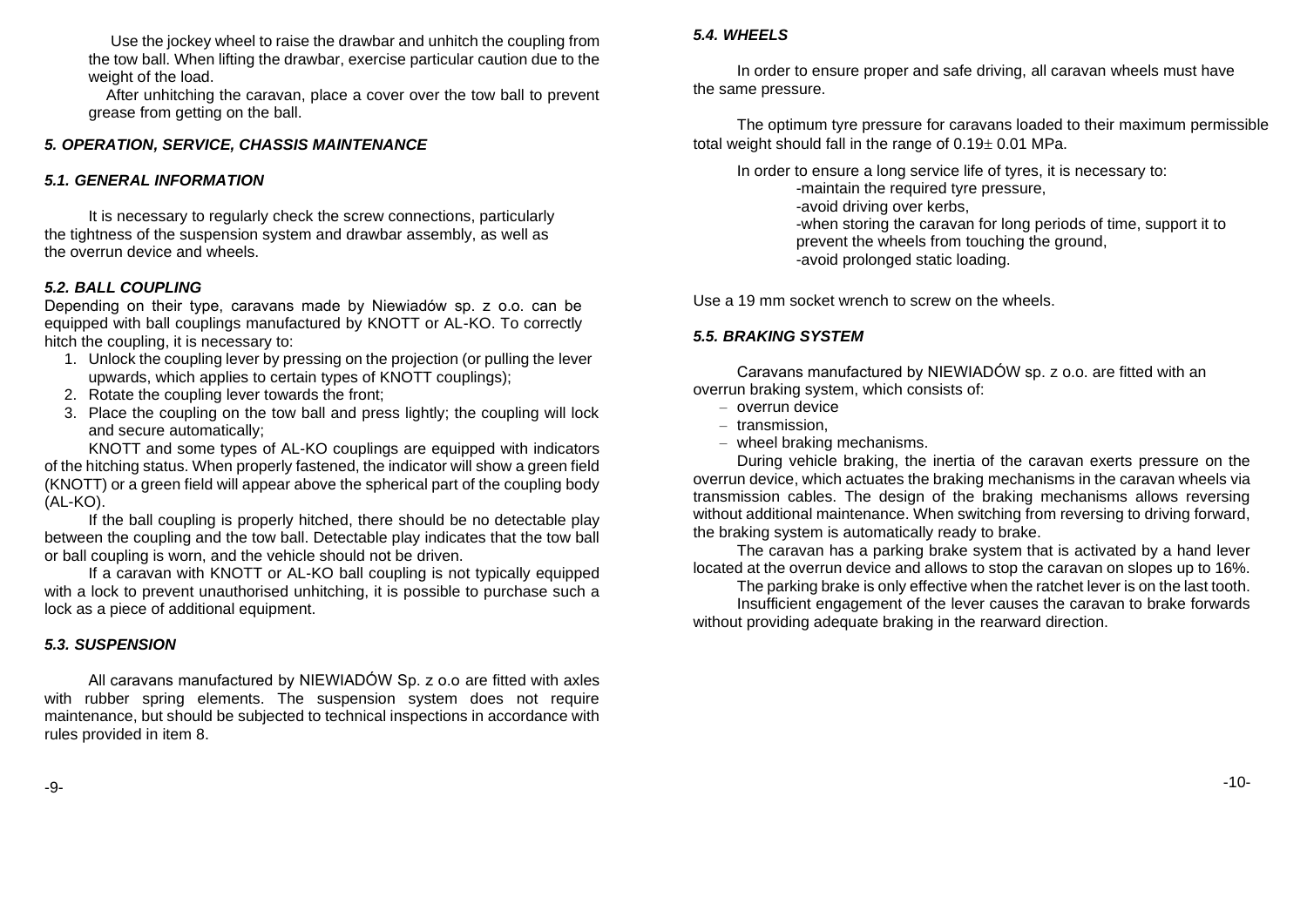When parking on a slope for an extended period of time, it is recommended to place chocks under the wheels in addition to applying the handbrake.

The caravan braking system requires maintenance and adjustment as described in item 8

#### <span id="page-6-0"></span>*5.6. JOCKEY WHEEL*

It is designed to support the front of the caravan when rolling, hitching to a car, or changing a road wheel.

Make that the jockey wheel bolt is always lubricated with grease.

#### <span id="page-6-1"></span>*5.7. SIGNALLING SYSTEM*

The caravan is equipped with a 12-volt signalling system. Below you can see how to connect the wires to the terminals of the 13-pin connector and what are the colours of the wires connected to the corresponding lights.



<span id="page-6-2"></span>

|                |     | vellow      | z        | Left indicator light                            |
|----------------|-----|-------------|----------|-------------------------------------------------|
| $\overline{2}$ | ٠   | blue        | n        | Fog lamp                                        |
| 3              | 31  | white       | b        | Mass                                            |
| $\overline{4}$ | R   | green       |          | Right indicator light                           |
| 5              | 58R | brown       | $\Omega$ | Right position lamp<br>Registration plate light |
| 6              | 54  | red         | k        | <b>Brake light</b>                              |
| 7              | 58L | black       | C        | Left position lamp<br>Registration plate light  |
| 8              |     | grey        | s        | Reversing light                                 |
| 9              | -   | brown/blue  | o/n      | Interior power supply                           |
| 13             | 31  | black/white | c/b      | Chassis ground for pin 9                        |

# *6. BODYWORK*

# <span id="page-6-3"></span>*6.1. KITCHEN SET*

The kitchen set includes a gas stove and a sink. These items have dark glass lids.

The stove is adapted for propane-butane gas combustion and can be connected to a gas cylinder only through a suitable pressure reducer (30mbar)

When using a stove in the caravan, provide a continuous exchange of air to ensure that there is sufficient air for gas combustion and for fumes to escape (open vents or windows)

#### To light the burners:

-open the gas cylinder valve and the corresponding valve (applicable when the trailer is equipped with more than one gas-consuming appliance) in the kitchen cabinet

-light the lighter and bring it close to the burner holes

-turn the valve knob of the selected burner from the "closed" position counterclockwise to the low or high flame position, press and hold the knob until the gas ignites.

To extinguish the flame, turn the knob to the "closed"position.

**When not using the stove, the gas cylinder valve should be closed.**

#### *NOTE !*

*The stove must be used in accordance with the information contained in the stove manual which is supplied with the caravan. It is not allowed to connect the stove directly to the cylinder without using a proper reducer*

#### <span id="page-6-4"></span>*6.2. COOLER*

Coolers used by NIEWIADÓW Sp. z o.o. have three power sources:

- 230V

- 12V

- propane-butane gas.

**For a detailed description of the operation, use, and specifications of the cooler, please refer to the** *cooler manual that is provided with the caravan***.**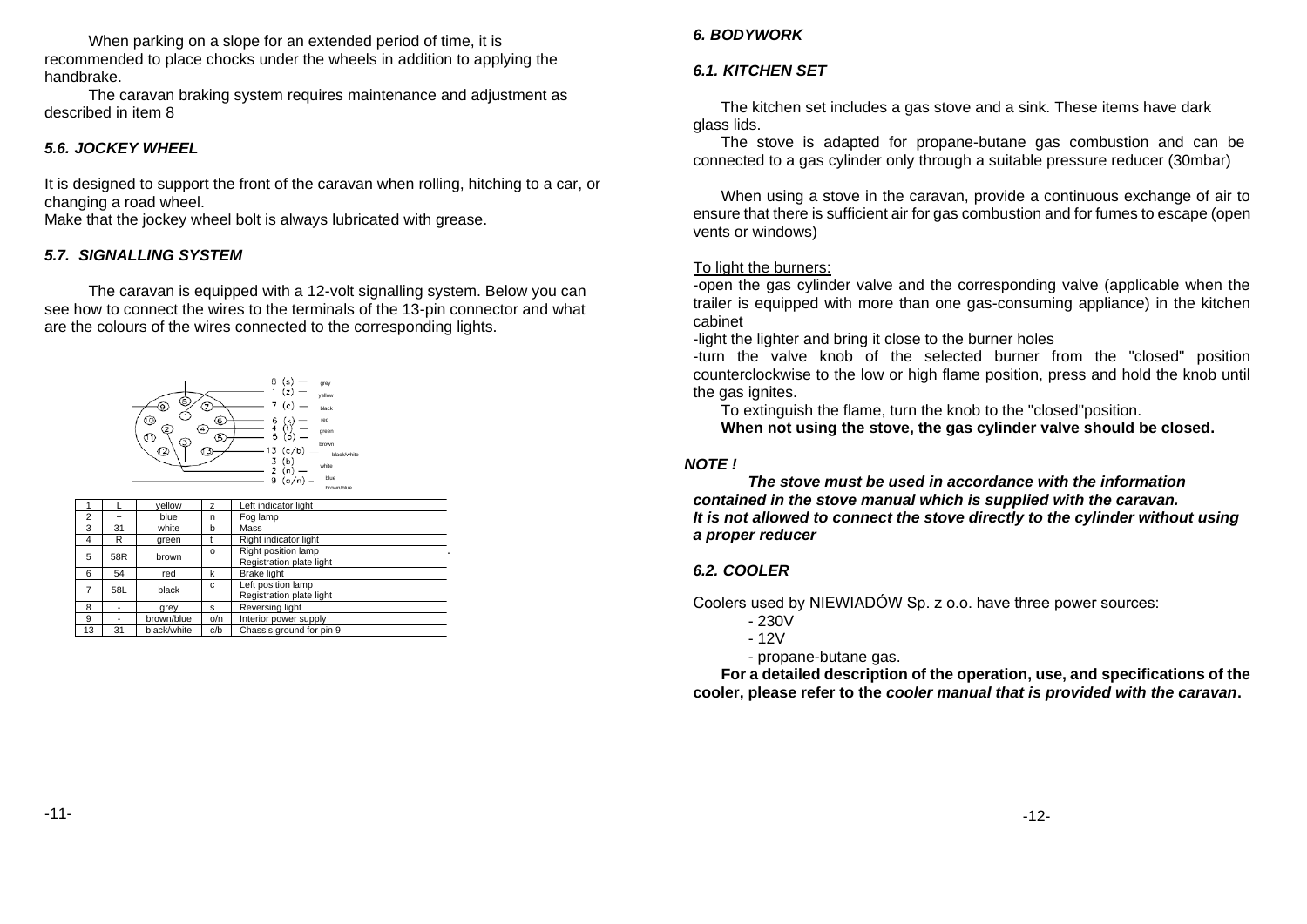## <span id="page-7-0"></span>*6.3. INTERIOR HEATING*

Caravans are equipped with interior heating units powered by propanebutane gas with a working pressure of 30mbar.

To start the heater:

- connect the gas cylinder through a suitable reducer
- unscrew the heating valve located in the kitchen cupboard,

- turn the knob on the appliance (the gas in the appliance ignites automatically).

**When not using the heater, the valve in the kitchen cabinet that supplies gas to the appliance should be closed.**

**A detailed description of the operation, use and technical data of the heater can be found in the user manual of the appliance.**

# <span id="page-7-1"></span>*6.4. SEATING AND SLEEPING AREA*

To create a seating area:

- attach the table hooks (mounted at the edge of the table) to the aluminium slat (2) located on the caravan wall,

- unfold the table leg (4) by pushing the button (3),
- press down the buttons (1) of the table hooks.
- To create a sleeping area:
- press down the buttons (1) of the table hooks,
- fold the table leg (4) by pushing the button (3),
- -remove the table from the aluminium slat (2) and place it on the slat (6) while laying the table on the bed edges (5).

<span id="page-7-2"></span>

# *6.5. INTERNAL SYSTEMS*

# <span id="page-7-3"></span>*6.5.1. 12V WIRING SYSTEM*

The 12V internal wiring system is used to power the following devices:

- cooler
- water pump
- gas boiler
- interior lighting
- and other devices adapted to 12V voltage.

12V voltage is obtained from the power supply unit or from the car battery. The system is connected to the vehicle with a 13-pin connector according to ISO 11446

# <span id="page-7-4"></span>**6.5.2. 230V WIRING SYSTEM**

To turn on the electrical power supply:

- connect the caravan to an external 230V power supply (using an extension cord)
- plug the power supply unit into the 230V socket next to the power supply unit
- switch on the residual current circuit breaker (located next to the power supply)

### *NOTE !:*

**1. Never use portable cooking appliances or heaters other than electric heaters that are not sources of direct thermal radiation due to the risk of fire or suffocation.**

**2. Never allow unqualified persons to modify electrical systems and equipment (230V and 12V).**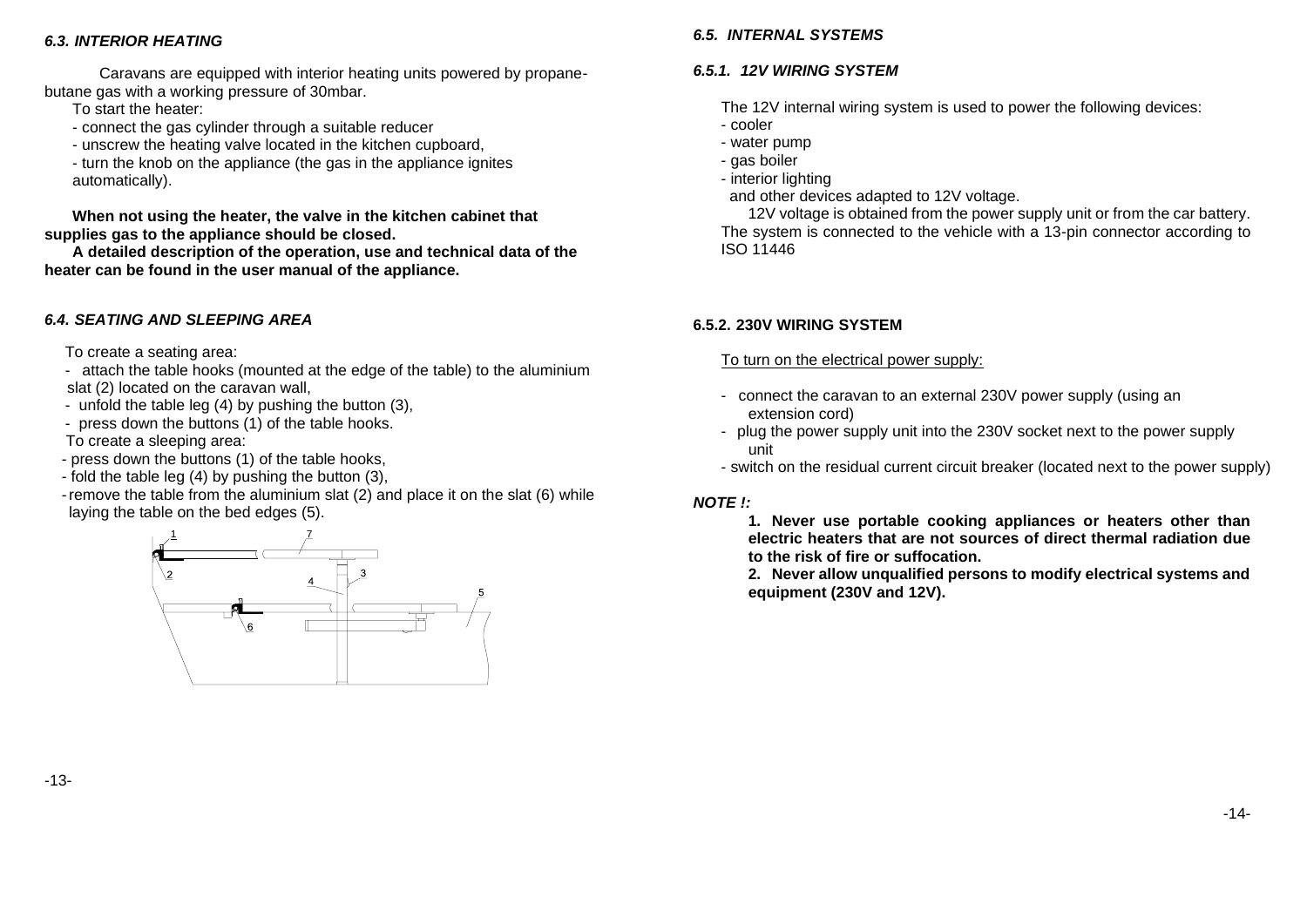# <span id="page-8-0"></span>*6.5.3. GAS SYSTEM NOTE !*



Fig. 8. Gas installation diagram.

Before starting any of the devices, connect the gas cylinder (1) (not supplied) to the system through a reducer (3)

(the valves (5) in the kitchen cabinet – if present –should be closed at this time). After connecting the cylinder and checking for leaks, unscrew the appropriate valve in the kitchen cabinet (5) depending on which appliance you want to use.

*All gas appliances provided in caravans are designed to burn a mixture of propane-butane gas at a pressure of 30mbar, that is why the reducer must be adjusted to such pressure to ensure proper operation of these appliances.*

#### *6.5.3.1. INSTALLATION OF GAS*

#### Rules for the installation of gas cylinders.

**1.** Place the gas cylinder in the special basket inside the container and then secure it to the container with rubber strips or belts.

**2.** If there is a warranty seal on the cylinder valve, remove it by making a slight cut and tearing it off.

**3.** The reducer connection on the valve has a **left-hand thread.** Use a 27mm wrench to loosen the plastic cap **and turn it** right (clockwise). Tighten the reducer cap by turning it counterclockwise.

# *NOTE !*

*Before removing the plastic nut located on the terminal of the reducer (on the cylinder valve), check if the cylinder valve is closed***.**

 *It is recommended that the gas cylinder be connected by a person who has a qualification certificate authorising gas works*

### Rules for checking the tightness of the connection.

1. All connections should be checked for leaks each time a cylinder is connected to the reducer. For this purpose, lubricate the hose connection points, the valve and the connection between the valve and the reducer with soapy water or spray it with a soapy substance and then open the valve. The absence of expanding gas bubbles indicates that the system is free of leaks.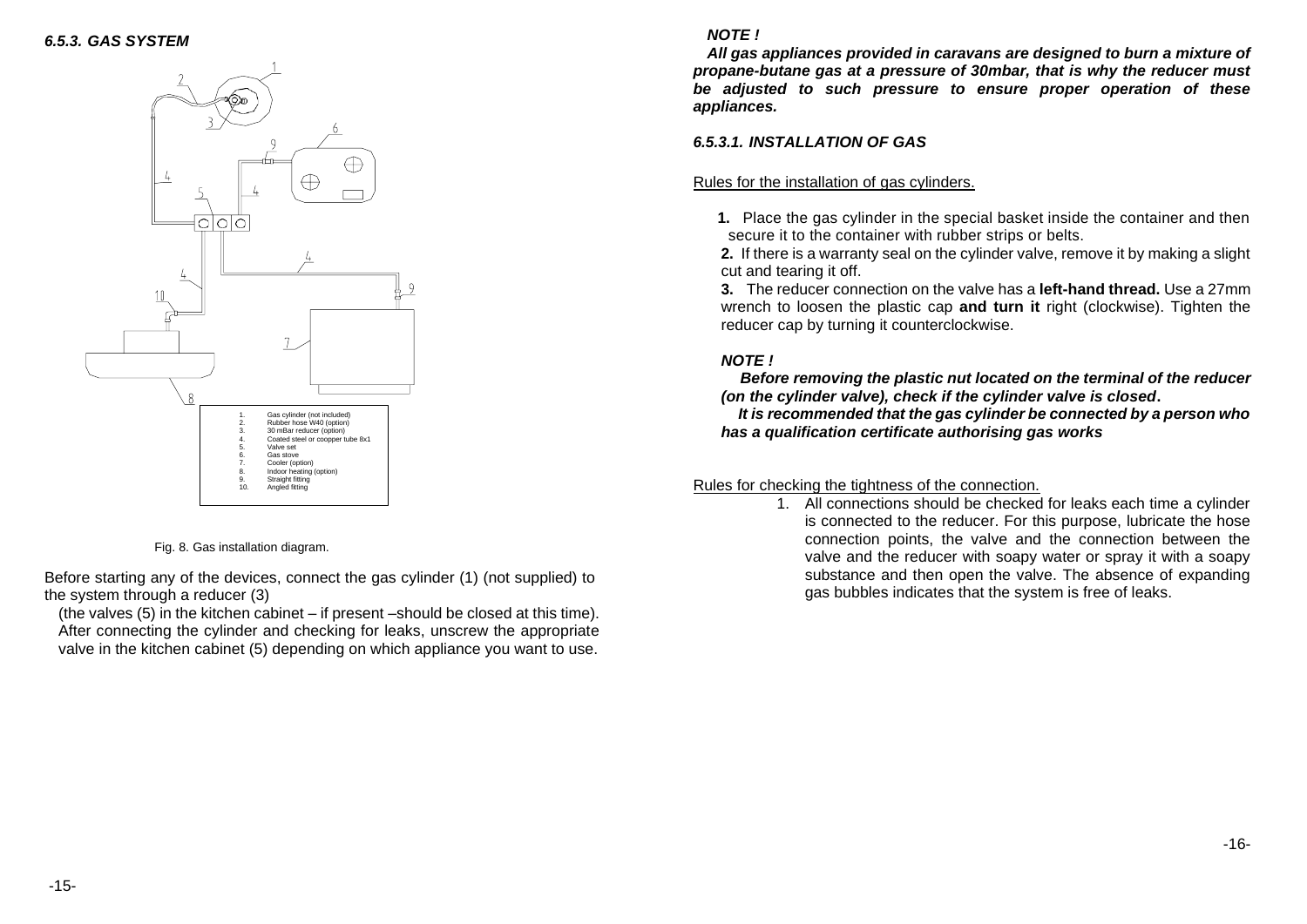**2. In the event of leakage of gas from the system,** it is necessary to: - close the cylinder valve, - extinguish all sources of open fire, - do not use devices that may cause sparks (electric sockets, power switches, radios, TV sets, etc.), - open the doors and windows and ventilate the room thoroughly (liquid gas, being heavier than air, accumulates in the lower parts of the room). In justified cases, notify your vendor - the gas supplier.

**3. In the event of a fire in the room or cylinder**, if possible, turn off the valve and remove it from the room into the open air. If this is not possible, cool the cylinder as much as possible using a stream of water or heavy wet rags. The presence of gas cylinders in the room on fire should be reported to the supervisor of the firefighting brigade.

#### *NOTE!:*

- *1. It is forbidden to check the system for leaks using a flame.*
- *2. It is not allowed to cover air vents.*
- *3. It is necessary to regularly check the condition of gas hoses and, when the need arises but always before the expiration date indicated on the hoses, replace them with new ones, exclusively approved for use in gas systems.*
- *4. One approved dry powder or ISO 7165 compliant fire extinguisher, with a capacity of at least 1 kg, and a fire blanket should be located near kitchen appliances, in the vicinity of the front door. It is necessary to familiarise yourself with the fire extinguisher manual and the local fire protection regulations. Fire extinguisher and blanket not included*
- *5. Never allow unqualified persons to modify LPG systems or equipment.*

### *NOTE !*

*Improper handling can result in significant amounts of gas escaping or poor combustion, which can cause a fire or poisoning. Carbon monoxide exhaust poisoning manifests as tinnitus, heaviness, increased heart rate, dizziness, vomiting and general weakness. The person affected should be given first aid and an ambulance should be called. When giving first aid, you should:*

*- take the person affected out into fresh air*

- *- facilitate breathing by unzipping their clothing,*
- *- administer sobering agents for inhalation (e.g. ammonia),*
- *- cover the patient with a blanket and do not let them fall asleep*

*- call for medical help and constantly supervise the patient until medical help arrives*

# <span id="page-9-0"></span>*6.5.4. PLUMBING SYSTEM*

The plumbing system includes:

- water supply lines
- water tank, capacity 30 l
- water drain line
- electric valve tap
- electric pump

The water tank is located in the left front sofa.

Place the pump in the water tank. Water flows out of the tap when the valve is turned (the pump is turned on automatically).

The water used is discharged through a system of water lines under the caravan.

It is recommended to park the caravan in a caravan site over a drainage grate so that the water flowing out does not spill over the sides.

# <span id="page-9-1"></span>*6.5.5. TRAVEL TOILET*

The caravan is equipped with a travel toilet. The toilet is fitted with a tank, accessed from the outside of the caravan through a special door.

### **For a detailed description of the use and operation of the travel toilet, please refer to the manual supplied with the caravan.**

# <span id="page-9-2"></span>*7. BODYWORK MAINTENANCE*

# **Caravan body and windows**

Bodywork maintenance consists in keeping it clean. The laminate can be secured against dirt absorption using wax preparations designed for car bodyworks and wet cleaned, preferably with special washing agents. Windows should be washed using a soft cloth, thoroughly rinsed with water and protected against scratches.